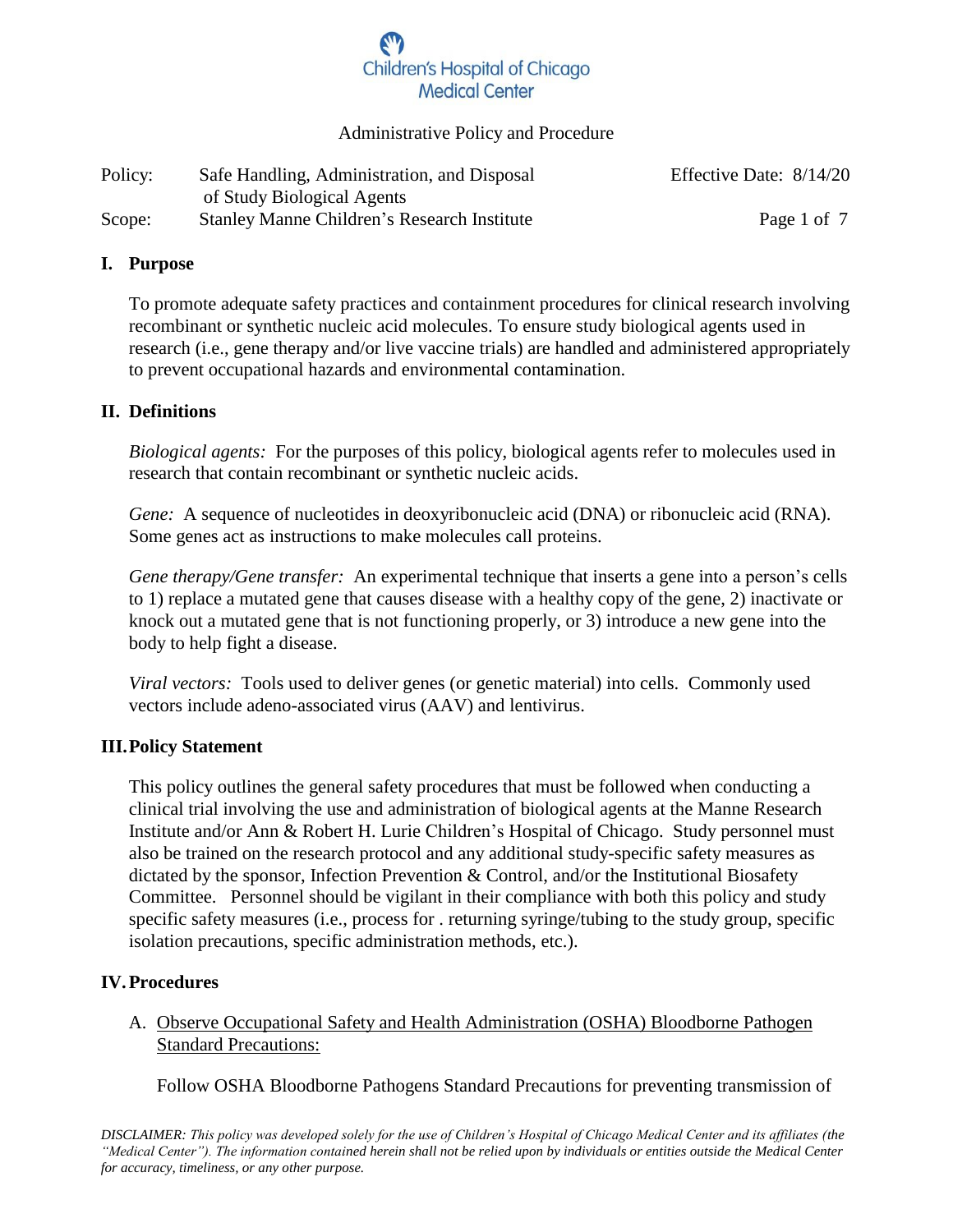#### Administrative Policy and Procedure

| Policy: | Safe Handling, Administration, and Disposal        | Effective Date: 8/14/20 |
|---------|----------------------------------------------------|-------------------------|
|         | of Study Biological Agents                         |                         |
| Scope:  | <b>Stanley Manne Children's Research Institute</b> | Page 2 of 7             |

infectious agents in healthcare settings as applicable to protect patients, visitors and healthcare workers.

#### B. Isolation:

Participants should be placed in isolation both during and after administration based on any risk of viral shedding as indictated by the Infection Prevention and Control Letter of Support. Viral shedding could pose risks to others particularly immunocompromised, elderly, or pregnant individuals. Minimize visitors and enforce all persons entering the room to maintain isolation precautions, including parents/caregivers and staff.

### C. Personal Protective Equipment:

Appropriate personal protective equipment (PPE) may include: gown, gloves, face shield or mask with protective eyewear to prevent skin and mucous membrane exposure when contact with biologics, blood or other body fluids is possible. Follow the procedures for donning and doffing PPE as outlined in the Isolation: Transmission Based Precautions Policy.

- 1. Wear barrier gowns (with long sleeves) during administration of the biologic agent and/or during the collection of blood, body fluids, secretions or excretions.
- 2. Wear facial mucous membrane protection (i.e., a mask with face shield or a mask with the addition of protective eyewear) during procedures that may generate aerosols of the biologic agent, blood, body fluids, secretions or excretions.
- 3. Wear clean gloves and change gloves between tasks and procedures on the same patient, after contact with the biologic, blood, body fluids, secretions or excretions or materials contaminated with these.
- 4. Remove all PPE immediately following contact with the biologic, the patient's blood, body fluids, secretion or excretions in a way that prevents contamination of clothing, hair, etc. Gloves are to be removed first, taking care not to contaminate the ungloved hand. Perform hand hygiene. Goggles or face shield, if used are removed next. Next remove the gown, folding the exterior inward and placing in the waste disposal hamper. Perform hand hygiene. Last, remove the face mask or respirator, if used, and perform hand hygiene. Discard of PPE in appropriately designated biohazardous waste containers.
- 5. Perform hand hygiene before donning and after removing gloves.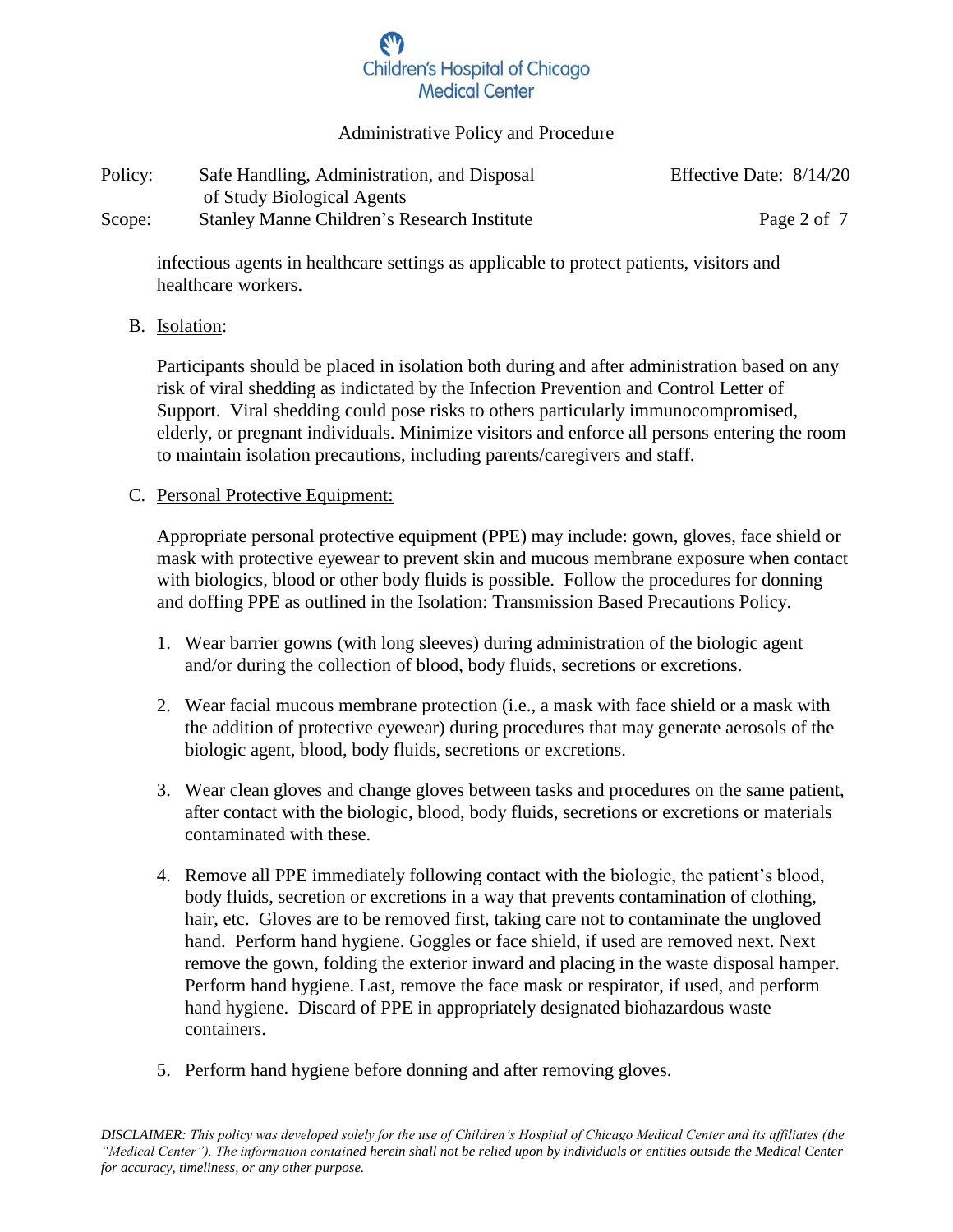### Administrative Policy and Procedure

| Policy: | Safe Handling, Administration, and Disposal        | Effective Date: 8/14/20 |
|---------|----------------------------------------------------|-------------------------|
|         | of Study Biological Agents                         |                         |
| Scope:  | <b>Stanley Manne Children's Research Institute</b> | Page 3 of 7             |

### D. Delivery/Receipt:

Biological agents dispensed by the Investigational Drug Services (IDS) Pharmacy will be packaged in double, leak-proof containers (e.g., capped plastic syringe or IV bag inside a plastic bag labeled as Biohazard). The IDS Pharmacy staff will transport the agent directly to the clinical staff and location where it will be administered to the participant (i.e., Clinical Research Unit (CRU), clinic, hospital room, or operating room). The room should be posted with a Biohazard sign.

#### E. Waste Disposal of Agents:

- 1. Do not recap needles. Place all needles, syringes and glass ampules/vials are into a sharps container, unless the study protocol requests particular equipment (syringe/tubing) to be returned to IDS Pharmacy. Place items in a bag with a biohazard label, double bag with a second biohazard bag and transport to a secure location as directed by IDS Pharmacy.
- 2. Utilize the biohazard waste containers for the collection of all biohazardous waste and contaminated materials (including diapers, skin wipes, gloves, gowns, alcohol swabs, paper towels and zip- lock bags). Some studies may suggest medical waste to be "double bagged" prior to disposal (see study specific protocol regarding biohazard waste).

### F. Administration:

- 1. Only authorized personnel, participant and immediate family members should be in the room during the administration of the biological agent to minimize transmission. All persons present must adhere to the study's safety protocol for PPE to be utilized during administration and for the duration of their stay inpatient/clinic visit. Note: Negative pressure rooms are not required unless dictated by the study protocol.
- 2. Ensure all departments/personnel involved are aware of the isolation procedures, policies and study safety measures prior to administration of the biological agent. This includes but is not limited to procedure areas (OR, IR, Procedure Suites), CRU, inpatient areas and clinics.
- 3. If the biological agent is administered peripheral intravenously refer to the Peripheral Intravenous Administrative Policy, Medication Administration IV Protocol in conjunction with the specific protocol procedures for administration.
- 4. If the biological agent is to be administered via any other route enteral, eyes, ears, nose,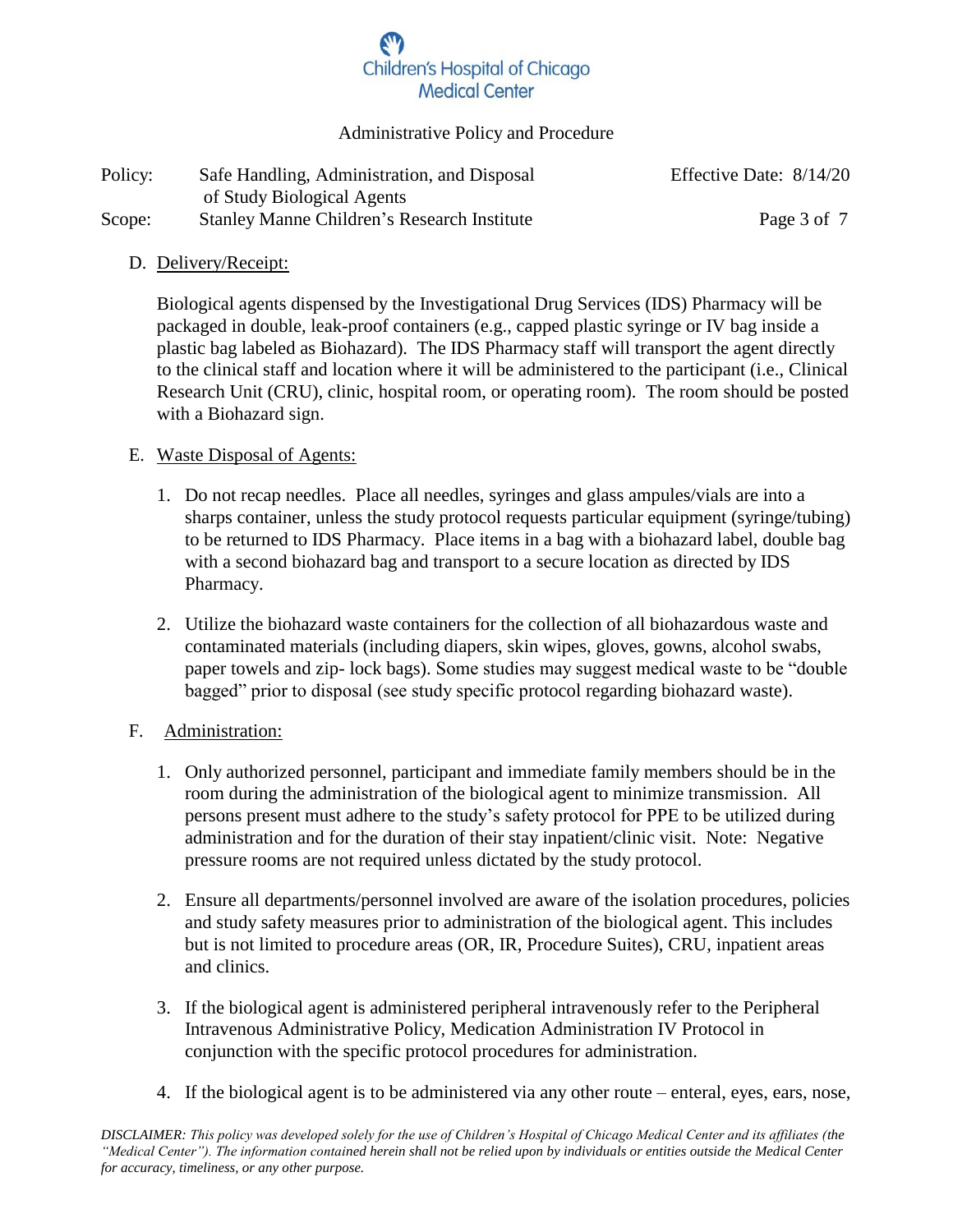### Administrative Policy and Procedure

| Policy: | Safe Handling, Administration, and Disposal        | Effective Date: 8/14/20 |
|---------|----------------------------------------------------|-------------------------|
|         | of Study Biological Agents                         |                         |
| Scope:  | <b>Stanley Manne Children's Research Institute</b> | Page 4 of 7             |

intradermal, subcutaneous, intramuscular, oral, sublingual, rectal, topical, transdermal, vaginal – please see the appropriate protocol regarding administration in conjunction with the specific protocol procedures for administration. For intrathecal administration, refer to the study specific protocol procedures.

- 5. Monitoring of the participant is the standard practice of the area in which in the biological agent is delivered in conjunction with specific study protocol schedule of events/procedures.
- 6. Once administration is complete, follow all isolation procedures.

### G. Accidental Exposure:

- 1. If skin is exposed to droplets of biologics, wash immediately with soap and water and not antiseptic scrub.
- 2. If eyes are exposed, irrigate immediately.
- 3. If needle stick occurs, wash the affected area for five (5) minutes and follow the Blood or Body Fluid Exposure Management: Healthcare Workers (HCW) policy. Follow any other study specific guidance provided by the principal investigator/sponsor.
- 4. Read and follow specific recommendations in the Material Safety Data Sheets (MSDS) and/or investigational brochure related to the study biological agent.
- 5. Notify Supervisor immediately.
- 6. Follow the Blood or Body Fluid Exposure Management: HCWs policy for reporting to Northwestern Memorial Physician's Group (NMG) Corporate Health with a copy of the MSDS (if available) for medical attention.
- 7. Complete an incident report in the Safety Event Reporting System (SERS) within 24 hours.
- 8. Refer to Administrative Policy and Procedure Manual Subject: Blood or Body Fluid Exposure Management: Healthcare Workers (HCWs) and Bloodborne Pathogen Exposure for complete process.
- 9. The PI must be notified immediately, who will in turn notify the Institutional Biosafety Committee (IBC) and National Institutes of Health Office of Science Policy (NIH OSP)

*DISCLAIMER: This policy was developed solely for the use of Children's Hospital of Chicago Medical Center and its affiliates (the "Medical Center"). The information contained herein shall not be relied upon by individuals or entities outside the Medical Center for accuracy, timeliness, or any other purpose.*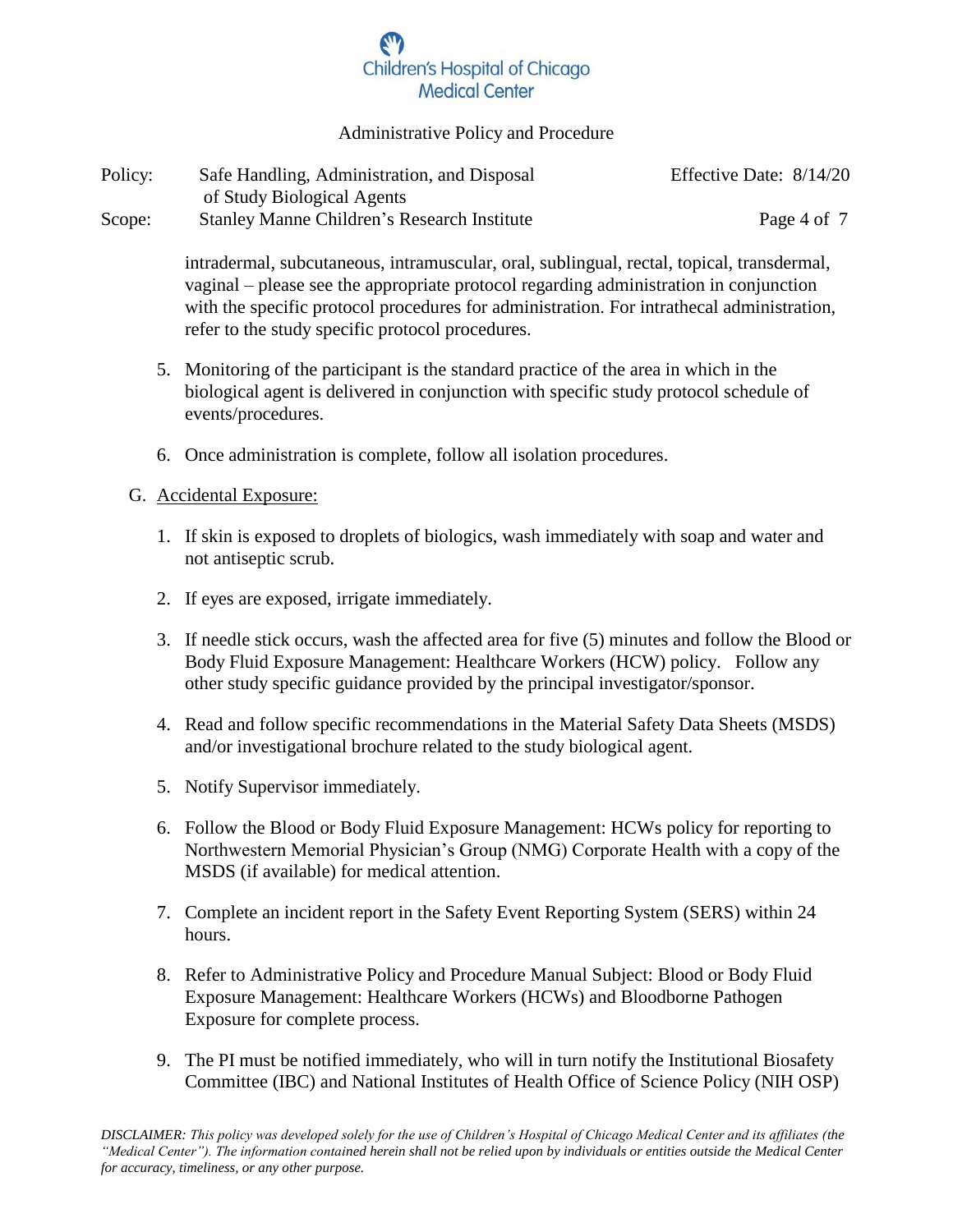### Administrative Policy and Procedure

| Policy: | Safe Handling, Administration, and Disposal        | Effective Date: 8/14/20 |
|---------|----------------------------------------------------|-------------------------|
|         | of Study Biological Agents                         |                         |
| Scope:  | <b>Stanley Manne Children's Research Institute</b> | Page 5 of 7             |

for any "overt exposures" including needle sticks, skin, eye and mucous membrane exposures.

#### H. Spill Handling for Biological Study Agents:

- 1. Alert personnel within the immediate area that a spill has occurred. Close doors if the area can be isolated and post signage on door noting that a spill has occurred and do not enter. Leave the area for a minimum of 30 minutes to allow any aerosols to settle.
- 2. A trained study staff member will don PPE, enter the spill zone and decontaminate the spill by covering it with absorbent material, saturating the material with 10% freshly prepared bleach solution or tuberculocidal decontaminating agent (cytotoxic spill kit), wait for at least 15 minutes, and then pick-up the material for biohazardous waste disposal. If sharps are present, they must be removed hands-free with tongs or a broom and dustpan.
- 3. Anyone exposed to the spill without the appropriate PPE should report to Northwestern Memorial Physician's Group (NMG) Corporate Health.
- 4. Call Environmental Services to decontaminate area where spill has occurred.
- 5. Replace cytotoxic spill kit.
- 6. Follow additional study specific procedures, when applicable.
- 7. After clean-up, inform the PI who in turn will notify the IBC and NIH OSP if required.
	- a. Handling of Lab Specimens Post Administration of Biological Agent:
		- 1) When obtaining specimens from the participant post administration of a biological agent, standard precautions should apply.
		- 2) All specimens (any bodily fluids) should be collected in the appropriate testing container and sent in a bag with a biohazard sign. Refer to policies relating to Standard Precautions and appropriate Specimen Collection Procedures.
	- b. Equipment:
		- 1) Use single use items when available, when using reusable patient care items please refer to: Cleaning Disinfection and Sterilization of Reusable Patient Care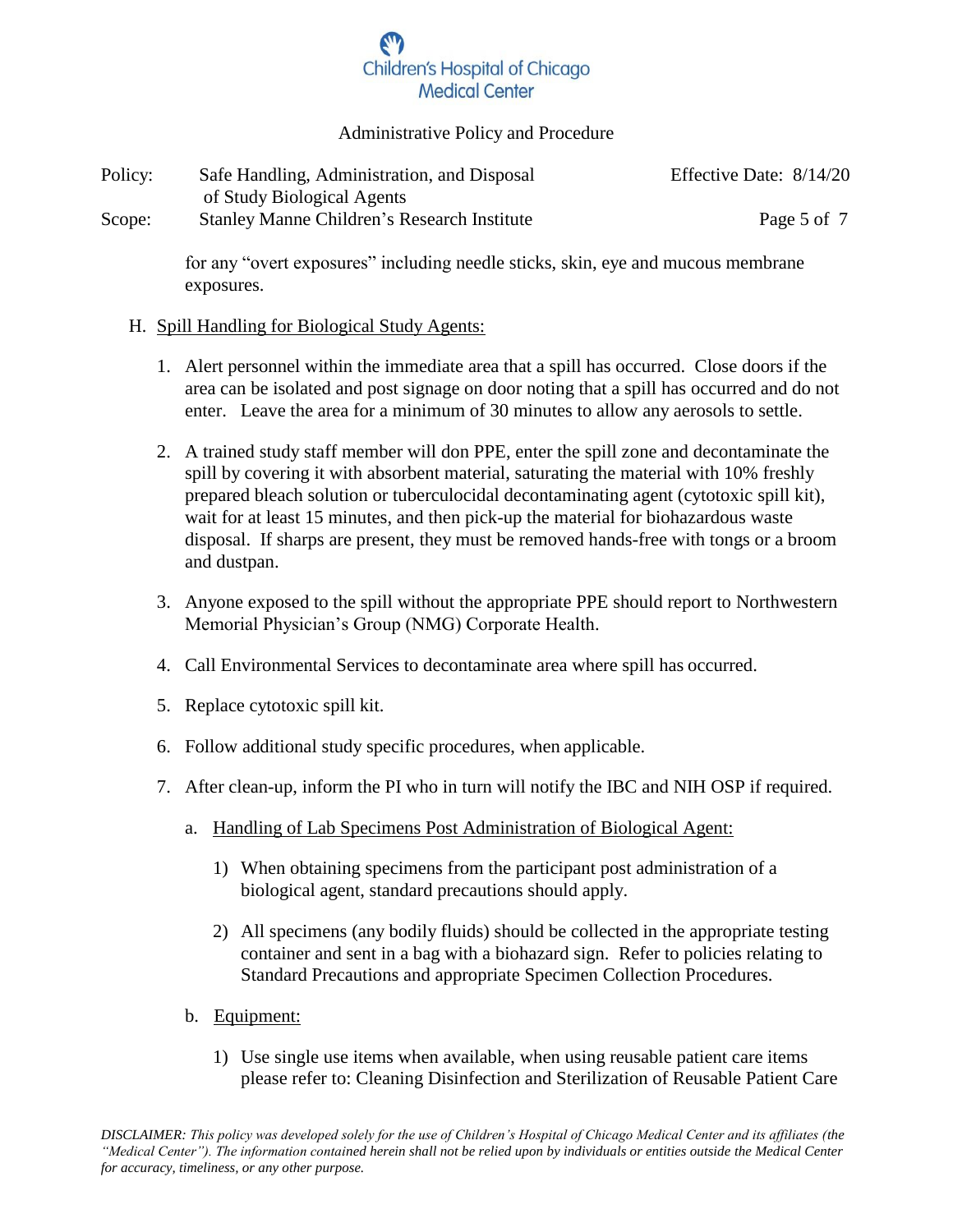### Administrative Policy and Procedure

| Policy: | Safe Handling, Administration, and Disposal        | Effective Date: 8/14/20 |
|---------|----------------------------------------------------|-------------------------|
|         | of Study Biological Agents                         |                         |
| Scope:  | <b>Stanley Manne Children's Research Institute</b> | Page 6 of 7             |

Items and Medical Equipment.

- 2) Specific study equipment should be maintained and returned if applicable per study protocol. If items are to be returned, they should be cleaned per the study specific protocol, and bagged/packaged to minimize potential transmission and sent to the study sponsor/study team.
- 3) Should biologic equipment/supplies such as syringes/tubing be shipped back to the sponsor post administration, items should be bagged appropriately (i.e., in a puncture/spill proof bag, multiple bags if necessary). The study team should arrange for these items to be picked up by a courier service. A member of the study team will take the biologic supplies and transport them to a pre designated area for the courier to receive (i.e. lab). At no time should items be taken back to IDS or to personal work spaces post administration.
- c. Outpatient Visits Post Administration of Biological Agent:
	- 1. To reduce any risk of exposure and transmission of potential viruses from a biological agent, participants should wear appropriate PPE (i.e., mask) if indicated when in common areas.
	- 2. Participants and their families should be instructed on hand hygiene (and respiratory etiquette if applicable) for themselves and the participant. Refer to Exposure Management: Communicable Diseases policy and Hand Hygeine policy.
	- 3. Clean equipment in-between participants refer to: Cleaning Disinfection and Sterilization of Reusable Patient Care Items and Medical Equipment.
	- 4. Refer to specific protocol and ensure the recommended guidelines are followed for care of participant post-administration of a biological agent.
- d. Other Considerations:
	- 1. Provide patient/family with wallet card outlining any precautions to be taken once discharged from clinic. For example, considerations for family/friends who may be pregnant, immune suppressed, etc. Provide notification to other health care providers (primary physician, ancillary services, etc.)
	- 2. It is the responsibility of all personnel involved in the handling, administration or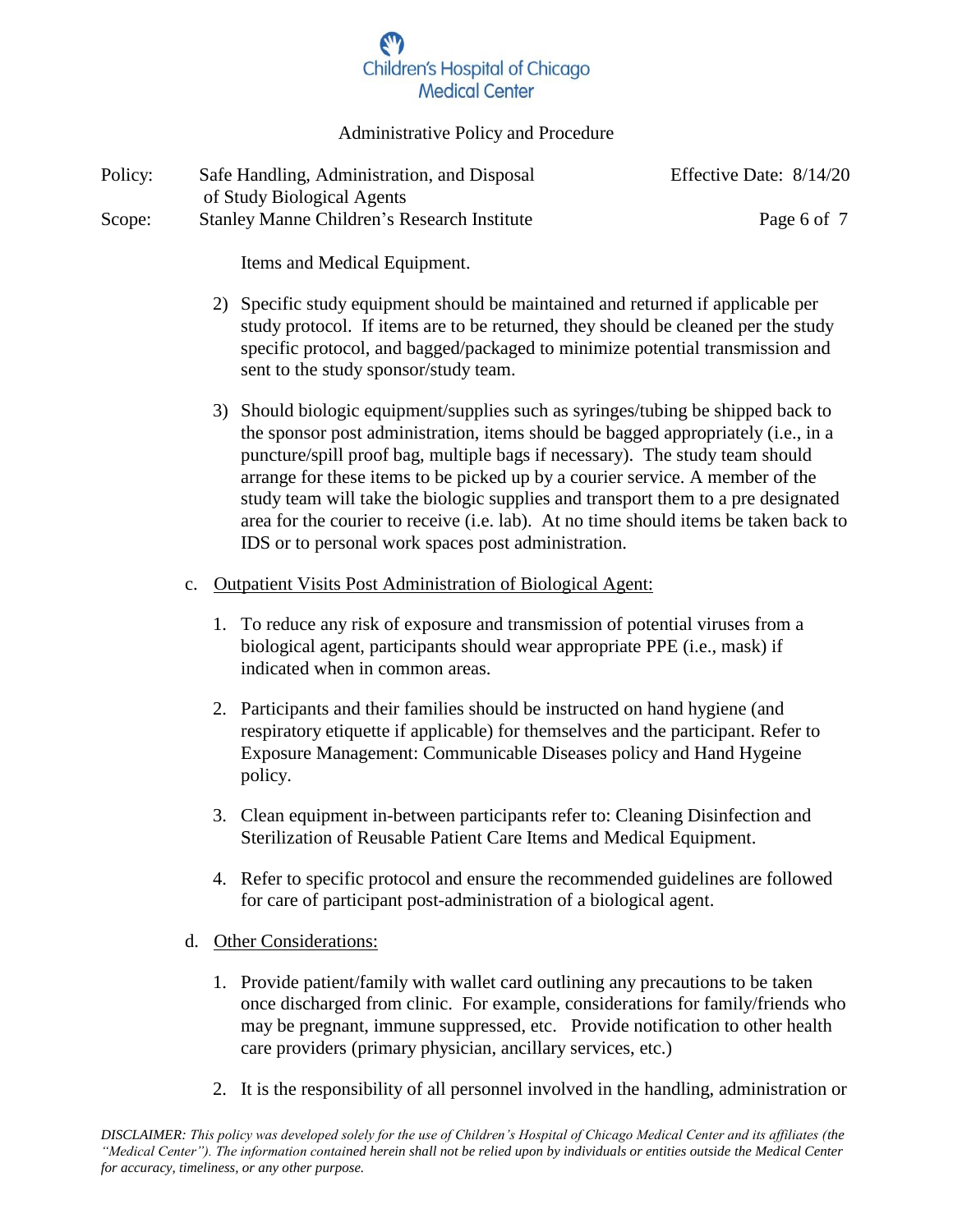#### Administrative Policy and Procedure

| Policy: | Safe Handling, Administration, and Disposal        | Effective Date: 8/14/20 |
|---------|----------------------------------------------------|-------------------------|
|         | of Study Biological Agents                         |                         |
| Scope:  | <b>Stanley Manne Children's Research Institute</b> | Page 7 of 7             |

disposal of a biological agent to follow all applicable Institutional Policies including, but not limited to the following: Blood or Body Fluid Exposure Management: HCWs, Bloodborne Pathogen Exposure Plan, Cleaning Disinfection and Sterilization of Reusable Patient Care Items and Medical Equipment, Exposure Management: Communicable Diseases, Hand Hygeine, Healthcare Worker Responsibility in Surveillance, Prevention and Control of Infections, Investigational Products Handling and Preparation of Study Biological Agents, Isolation – Transmission Based Precautions, Protective Environmental Practices, Standard Precautions, Medical Waste Management, Specimen Collection Procedures.

#### **V. Cross References/Related Policies**

[OSHA Bloodborne Pathogens Standard Precautions](https://www.osha.gov/pls/oshaweb/owadisp.show_document?p_id=10051&p_table=STANDARDS) Isolation- [Transmission Based Precautions](http://portal2/sites/lcpp/Infection%20Prevention%20%20Control/Isolation-Transmission%20Based%20Precautions.pdf) Peripheral Intravenous Administrative Policy, Medication Administration IV Protocol [Blood or Body Fluid Exposure Management: HCWs](http://portal2/sites/lcpp/Infection%20Prevention%20%20Control/Blood%20and%20Body%20Fluid%20Exposure%20Managment-HCWs.pdf)  [Bloodborne Pathogen Exposure Plan](http://portal2/sites/lcpp/Infection%20Prevention%20%20Control/Bloodborne%20Pathogen%20Exposure%20Control%20Plan.pdf) [Cleaning Disinfection and Sterilization of Reusable Patient Care Items and Medical Equipment](http://portal2/sites/lcpp/Infection%20Prevention%20%20Control/Cleaning%20Disinfection%20and%20Sterilization%20of%20Reusable%20Patient%20Care%20Items%20and%20Medical%20Equipment.pdf) [Exposure Management: Communicable Diseases](http://portal2/sites/lcpp/Infection%20Prevention%20%20Control/Exposure%20Management%20Communicable%20Diseases.pdf) [Hand Hygeine](http://portal2/sites/lcpp/Infection%20Prevention%20%20Control/Hand%20Hygiene.pdf) [Healthcare Worker Responsibility in Surveillance, Prevention and Control of Infections](http://portal2/sites/lcpp/Infection%20Prevention%20%20Control/Healthcare%20Worker%20Responsibility%20in%20Surveillance%20Prevention%20and%20Control%20of%20Infections.pdf) [Investigational Products Handling and Preparation of](https://www.luriechildrens.org/globalassets/documents/luriechildrens.org/research/research-management--support/researcher-toolkit/irb-resources/sop-handling-and-preparation-of-study-biological-agents.pdf) Study Biological Agents [Protective Environmental Practices](http://portal2/sites/lcpp/Infection%20Prevention%20%20Control/Protective%20Environment%20Practices.pdf) [Standard Precautions](http://portal2/sites/lcpp/Infection%20Prevention%20%20Control/Standard%20Precautions.pdf) Medical Waste [Management Policy](http://portal2/sites/lcpp/Management%20of%20Environment%20of%20Care/Medical%20Waste%20Management.docx.pdf) [Specimen Collection Procedures](http://portal2/sites/ncg/_layouts/15/osssearchresults.aspx?u=http%3A%2F%2Fportal2%2Fsites%2Fncg&k=specimen%20collection) [NIH Guidelines for Research Involving Recombinant or Synthetic Acid Molecules](https://osp.od.nih.gov/biotechnology/nih-guidelines/) 

Date Written: 5/5/20

Date Reviewed/Revised: 8/14/20

Date of Approvals:

Infection Prevention & Control Committee: 5/12/20

Institutional Biosafety Committee: 6/15/20

Environmental Health/Safety: 7/10/20